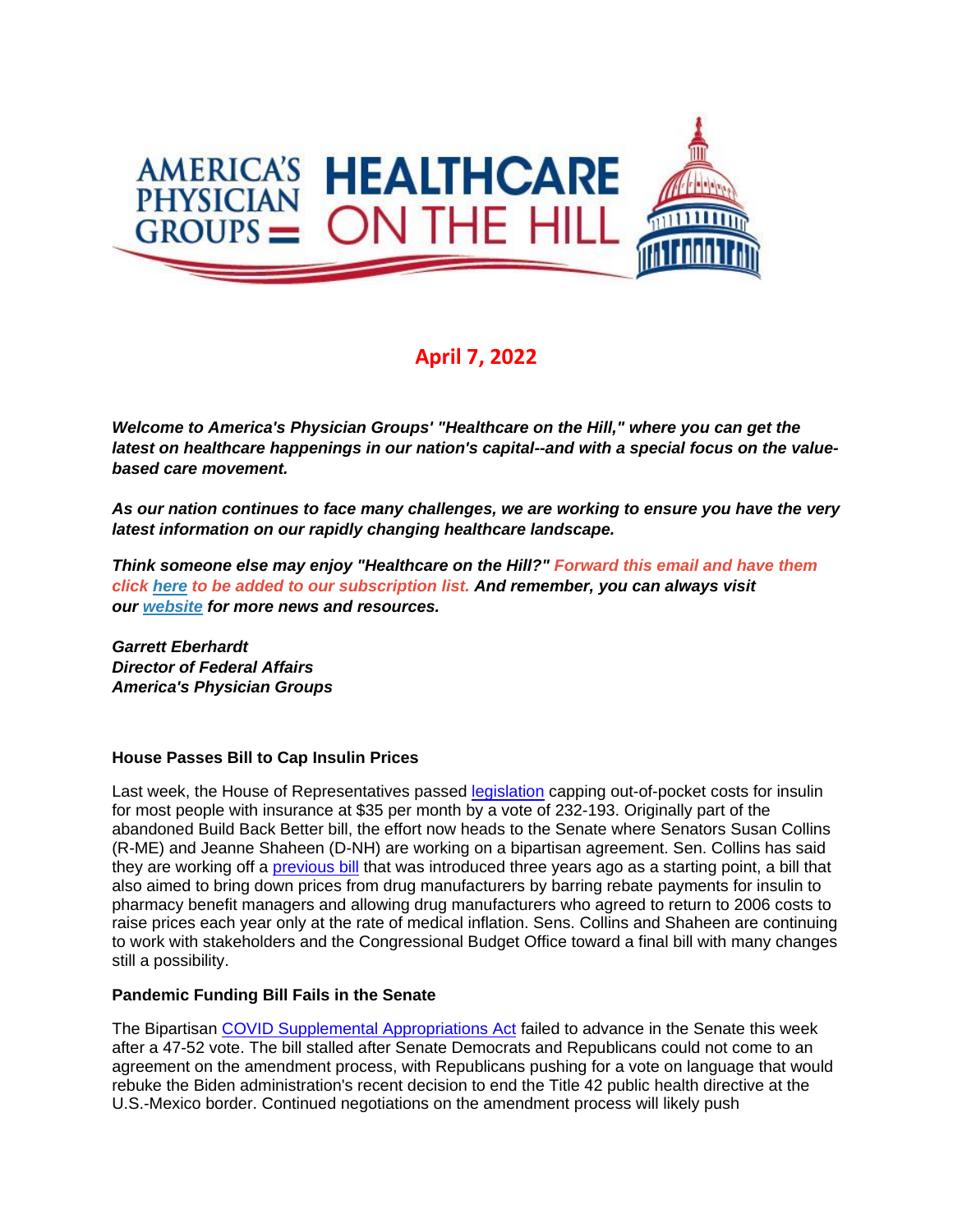consideration of the legislation to later in the month, all but extinguishing hopes that the bill would pass through Congress before the Easter break. The House of Representatives is expected to also face challenges in passing the bill through its chamber due to the lack of funding for global health initiatives and small businesses.

### **CMS Releases Calendar Year 2023 Medicare Advantage Rate Announcement**

Earlier this week, the Centers for Medicare & Medicaid Services (CMS) released the [Calendar Year](http://link.apg.org/c/7/eyJhaSI6Njk4MDUxNDQsImUiOiJncGhpbGxpcHNAYXBnLm9yZyIsInJpIjoiY29udGFjdC03YWMxOTAzZjFkYzVlYTExYTgxMjAwMGQzYTVhMTdlMy1kNWYzZWFmNTA1M2Q0OTlmYWJlNzE3ZTk0NDZiZWY5MSIsInJxIjoiMDItYjIyMDk3LTY2Zjg5OTAzNGIzYTRiODI4ZmRjYWVhYzAyNTVjZTRmIiwicGgiOm51bGwsIm0iOmZhbHNlLCJ1aSI6IjUiLCJ1biI6IiIsInUiOiJodHRwOi8vbGluay5hcGcub3JnL2MvNy9leUpoYVNJNk5qazRNRFV4TkRRc0ltVWlPaUoyWVd4cGJtUmhMbkoxZEd4bFpHZGxRSFZ3YzNSeVpXRnRMbU5oY21VaUxDSnlhU0k2SW1OdmJuUmhZM1F0TVdVeU16RTNOR014TlRsaVpXTXhNV0kwTURBd01EQmtNMkV6WWpKa1pqa3RORGhpWXpJME5UWTBaVE0zTkdFM1kySTNOV00wWlRSaFlXUmxPRGhpTkRJaUxDSnljU0k2SWpBeUxXSXlNakE1TkMxbVlqYzNabVF6WldRNVpUTTBOREV4T0RJNU5ETmxZalptWW1ReFpXUTJNaUlzSW5Cb0lqcHVkV3hzTENKdElqcG1ZV3h6WlN3aWRXa2lPaUl3SWl3aWRXNGlPaUlpTENKMUlqb2lhSFIwY0hNNkx5OTNkM2N1WTIxekxtZHZkaTltYVd4bGN5OWtiMk4xYldWdWRDOHlNREl6TFdGdWJtOTFibU5sYldWdWRDNXdaR1lfWDJOc1pHVmxQVGhUUm5oWlpHTmZVVkpmV0ZKVGVqUlRSREZpYzNNdFRGODRkalo2Umt0emJHcEliR014V1d0c1lWVlJNbnBFTWtkcU5UYzRkR1E1T0ZjM2VuaGFaRmxuVjBVeFNHbDZkV2s0Vm1GdWExSXRURTFMUkZoQkpuSmxZMmx3YVdWdWRHbGtQV052Ym5SaFkzUXRNV1V5TXpFM05HTXhOVGxpWldNeE1XSTBNREF3TURCa00yRXpZakprWmprdE5EaGlZekkwTlRZMFpUTTNOR0UzWTJJM05XTTBaVFJoWVdSbE9EaGlOREltWlhOcFpEMWxORFF3WVRKallpMDFObUkwTFdWak1URXRPVGd6Wmkwd01EQmtNMkUxWkRJeVlqY2lmUS94b29uSmJFTFBncnlrbTVfTE1rSEhBP19jbGRlZT1lcElJV1NETkR6UWY1SGFjYVVHNWlqa0FiNUdYU2VDTnJfWFE1azI5YTIzTE51ZDhoLWpaeTRzQTNNQWgySjBqJnJlY2lwaWVudGlkPWNvbnRhY3QtN2FjMTkwM2YxZGM1ZWExMWE4MTIwMDBkM2E1YTE3ZTMtZDVmM2VhZjUwNTNkNDk5ZmFiZTcxN2U5NDQ2YmVmOTEmZXNpZD1hZmVhZTVmYy1hMGI2LWVjMTEtOTgzZi0wMDBkM2E1ZDIyYjcifQ/ggW5TWbn9KAcDM-hRNkn2Q)  [\(CY\) 2023 Medicare Advantage \(MA\) Capitation Rates and Part C and Part D Payment Policies](http://link.apg.org/c/7/eyJhaSI6Njk4MDUxNDQsImUiOiJncGhpbGxpcHNAYXBnLm9yZyIsInJpIjoiY29udGFjdC03YWMxOTAzZjFkYzVlYTExYTgxMjAwMGQzYTVhMTdlMy1kNWYzZWFmNTA1M2Q0OTlmYWJlNzE3ZTk0NDZiZWY5MSIsInJxIjoiMDItYjIyMDk3LTY2Zjg5OTAzNGIzYTRiODI4ZmRjYWVhYzAyNTVjZTRmIiwicGgiOm51bGwsIm0iOmZhbHNlLCJ1aSI6IjUiLCJ1biI6IiIsInUiOiJodHRwOi8vbGluay5hcGcub3JnL2MvNy9leUpoYVNJNk5qazRNRFV4TkRRc0ltVWlPaUoyWVd4cGJtUmhMbkoxZEd4bFpHZGxRSFZ3YzNSeVpXRnRMbU5oY21VaUxDSnlhU0k2SW1OdmJuUmhZM1F0TVdVeU16RTNOR014TlRsaVpXTXhNV0kwTURBd01EQmtNMkV6WWpKa1pqa3RORGhpWXpJME5UWTBaVE0zTkdFM1kySTNOV00wWlRSaFlXUmxPRGhpTkRJaUxDSnljU0k2SWpBeUxXSXlNakE1TkMxbVlqYzNabVF6WldRNVpUTTBOREV4T0RJNU5ETmxZalptWW1ReFpXUTJNaUlzSW5Cb0lqcHVkV3hzTENKdElqcG1ZV3h6WlN3aWRXa2lPaUl3SWl3aWRXNGlPaUlpTENKMUlqb2lhSFIwY0hNNkx5OTNkM2N1WTIxekxtZHZkaTltYVd4bGN5OWtiMk4xYldWdWRDOHlNREl6TFdGdWJtOTFibU5sYldWdWRDNXdaR1lfWDJOc1pHVmxQVGhUUm5oWlpHTmZVVkpmV0ZKVGVqUlRSREZpYzNNdFRGODRkalo2Umt0emJHcEliR014V1d0c1lWVlJNbnBFTWtkcU5UYzRkR1E1T0ZjM2VuaGFaRmxuVjBVeFNHbDZkV2s0Vm1GdWExSXRURTFMUkZoQkpuSmxZMmx3YVdWdWRHbGtQV052Ym5SaFkzUXRNV1V5TXpFM05HTXhOVGxpWldNeE1XSTBNREF3TURCa00yRXpZakprWmprdE5EaGlZekkwTlRZMFpUTTNOR0UzWTJJM05XTTBaVFJoWVdSbE9EaGlOREltWlhOcFpEMWxORFF3WVRKallpMDFObUkwTFdWak1URXRPVGd6Wmkwd01EQmtNMkUxWkRJeVlqY2lmUS94b29uSmJFTFBncnlrbTVfTE1rSEhBP19jbGRlZT1lcElJV1NETkR6UWY1SGFjYVVHNWlqa0FiNUdYU2VDTnJfWFE1azI5YTIzTE51ZDhoLWpaeTRzQTNNQWgySjBqJnJlY2lwaWVudGlkPWNvbnRhY3QtN2FjMTkwM2YxZGM1ZWExMWE4MTIwMDBkM2E1YTE3ZTMtZDVmM2VhZjUwNTNkNDk5ZmFiZTcxN2U5NDQ2YmVmOTEmZXNpZD1hZmVhZTVmYy1hMGI2LWVjMTEtOTgzZi0wMDBkM2E1ZDIyYjcifQ/ggW5TWbn9KAcDM-hRNkn2Q)  [Rate Announcement.](http://link.apg.org/c/7/eyJhaSI6Njk4MDUxNDQsImUiOiJncGhpbGxpcHNAYXBnLm9yZyIsInJpIjoiY29udGFjdC03YWMxOTAzZjFkYzVlYTExYTgxMjAwMGQzYTVhMTdlMy1kNWYzZWFmNTA1M2Q0OTlmYWJlNzE3ZTk0NDZiZWY5MSIsInJxIjoiMDItYjIyMDk3LTY2Zjg5OTAzNGIzYTRiODI4ZmRjYWVhYzAyNTVjZTRmIiwicGgiOm51bGwsIm0iOmZhbHNlLCJ1aSI6IjUiLCJ1biI6IiIsInUiOiJodHRwOi8vbGluay5hcGcub3JnL2MvNy9leUpoYVNJNk5qazRNRFV4TkRRc0ltVWlPaUoyWVd4cGJtUmhMbkoxZEd4bFpHZGxRSFZ3YzNSeVpXRnRMbU5oY21VaUxDSnlhU0k2SW1OdmJuUmhZM1F0TVdVeU16RTNOR014TlRsaVpXTXhNV0kwTURBd01EQmtNMkV6WWpKa1pqa3RORGhpWXpJME5UWTBaVE0zTkdFM1kySTNOV00wWlRSaFlXUmxPRGhpTkRJaUxDSnljU0k2SWpBeUxXSXlNakE1TkMxbVlqYzNabVF6WldRNVpUTTBOREV4T0RJNU5ETmxZalptWW1ReFpXUTJNaUlzSW5Cb0lqcHVkV3hzTENKdElqcG1ZV3h6WlN3aWRXa2lPaUl3SWl3aWRXNGlPaUlpTENKMUlqb2lhSFIwY0hNNkx5OTNkM2N1WTIxekxtZHZkaTltYVd4bGN5OWtiMk4xYldWdWRDOHlNREl6TFdGdWJtOTFibU5sYldWdWRDNXdaR1lfWDJOc1pHVmxQVGhUUm5oWlpHTmZVVkpmV0ZKVGVqUlRSREZpYzNNdFRGODRkalo2Umt0emJHcEliR014V1d0c1lWVlJNbnBFTWtkcU5UYzRkR1E1T0ZjM2VuaGFaRmxuVjBVeFNHbDZkV2s0Vm1GdWExSXRURTFMUkZoQkpuSmxZMmx3YVdWdWRHbGtQV052Ym5SaFkzUXRNV1V5TXpFM05HTXhOVGxpWldNeE1XSTBNREF3TURCa00yRXpZakprWmprdE5EaGlZekkwTlRZMFpUTTNOR0UzWTJJM05XTTBaVFJoWVdSbE9EaGlOREltWlhOcFpEMWxORFF3WVRKallpMDFObUkwTFdWak1URXRPVGd6Wmkwd01EQmtNMkUxWkRJeVlqY2lmUS94b29uSmJFTFBncnlrbTVfTE1rSEhBP19jbGRlZT1lcElJV1NETkR6UWY1SGFjYVVHNWlqa0FiNUdYU2VDTnJfWFE1azI5YTIzTE51ZDhoLWpaeTRzQTNNQWgySjBqJnJlY2lwaWVudGlkPWNvbnRhY3QtN2FjMTkwM2YxZGM1ZWExMWE4MTIwMDBkM2E1YTE3ZTMtZDVmM2VhZjUwNTNkNDk5ZmFiZTcxN2U5NDQ2YmVmOTEmZXNpZD1hZmVhZTVmYy1hMGI2LWVjMTEtOTgzZi0wMDBkM2E1ZDIyYjcifQ/ggW5TWbn9KAcDM-hRNkn2Q) Included in the Rate Announcement are:

- An 8.5% expected average change in revenue, up from 7.98% in the Advance Notice due to increase in growth rate
- a coding intensity factor adjustment remains at 5.9% (the minimum adjustment required by statute)
- a continuation of the CY2022 policy to calculate 100% of the risk score using the 2020 CMS-HCC model
- a continuation of the policy of calculating risk scores for MA enrollees using diagnoses exclusively from MA encounter data submissions and fee-for-service claims
- finalization of a revised risk adjustment model for payment to MA organizations and additional demonstrations and programs for enrollees with ESRD in order to improve the prediction of costs for these enrollees
- plans to enhance CMS' efforts to report stratified Part C and D Star Ratings measures by social risk factors through the sharing of confidential stratified reports with contracts this spring
- the development of a Health Equity Index as an enhancement to the Part C and D Star Ratings program to summarize measure-level performance by social risk factors into a single score used in developing the overall or summary Star Rating for a contract
- the development of a measure to assess whether plans are screening their enrollees for health-related social needs such as food, housing, and transportation
- The Normalization Factor will be calculated using the same 5 years of FFS (2016-2020) and will not include 2021. Many APG members believe that 2021 should have been included and the scores would have self-corrected.

A fact sheet for the rate announcement can be found [here.](http://link.apg.org/c/7/eyJhaSI6Njk4MDUxNDQsImUiOiJncGhpbGxpcHNAYXBnLm9yZyIsInJpIjoiY29udGFjdC03YWMxOTAzZjFkYzVlYTExYTgxMjAwMGQzYTVhMTdlMy1kNWYzZWFmNTA1M2Q0OTlmYWJlNzE3ZTk0NDZiZWY5MSIsInJxIjoiMDItYjIyMDk3LTY2Zjg5OTAzNGIzYTRiODI4ZmRjYWVhYzAyNTVjZTRmIiwicGgiOm51bGwsIm0iOmZhbHNlLCJ1aSI6IjYiLCJ1biI6IiIsInUiOiJodHRwOi8vbGluay5hcGcub3JnL2MvNy9leUpoYVNJNk5qazRNRFV4TkRRc0ltVWlPaUoyWVd4cGJtUmhMbkoxZEd4bFpHZGxRSFZ3YzNSeVpXRnRMbU5oY21VaUxDSnlhU0k2SW1OdmJuUmhZM1F0TVdVeU16RTNOR014TlRsaVpXTXhNV0kwTURBd01EQmtNMkV6WWpKa1pqa3RORGhpWXpJME5UWTBaVE0zTkdFM1kySTNOV00wWlRSaFlXUmxPRGhpTkRJaUxDSnljU0k2SWpBeUxXSXlNakE1TkMxbVlqYzNabVF6WldRNVpUTTBOREV4T0RJNU5ETmxZalptWW1ReFpXUTJNaUlzSW5Cb0lqcHVkV3hzTENKdElqcG1ZV3h6WlN3aWRXa2lPaUl4SWl3aWRXNGlPaUlpTENKMUlqb2lhSFIwY0hNNkx5OTNkM2N1WTIxekxtZHZkaTl1WlhkemNtOXZiUzltWVdOMExYTm9aV1YwY3k4eU1ESXpMVzFsWkdsallYSmxMV0ZrZG1GdWRHRm5aUzFoYm1RdGNHRnlkQzFrTFhKaGRHVXRZVzV1YjNWdVkyVnRaVzUwUDE5amJHUmxaVDA0VTBaNFdXUmpYMUZTWDFoU1UzbzBVMFF4WW5OekxVeGZPSFkyZWtaTGMyeHFTR3hqTVZscmJHRlZVVEo2UkRKSGFqVTNPSFJrT1RoWE4zcDRXbVJaWjFkRk1VaHBlblZwT0ZaaGJtdFNMVXhOUzBSWVFTWnlaV05wY0dsbGJuUnBaRDFqYjI1MFlXTjBMVEZsTWpNeE56UmpNVFU1WW1Wak1URmlOREF3TURBd1pETmhNMkl5WkdZNUxUUTRZbU15TkRVMk5HVXpOelJoTjJOaU56VmpOR1UwWVdGa1pUZzRZalF5Sm1WemFXUTlaVFEwTUdFeVkySXROVFppTkMxbFl6RXhMVGs0TTJZdE1EQXdaRE5oTldReU1tSTNJbjAvRDhOdGtGb1RvZGpfOHVXZXRaZ3lEUT9fY2xkZWU9ZXBJSVdTRE5EelFmNUhhY2FVRzVpamtBYjVHWFNlQ05yX1hRNWsyOWEyM0xOdWQ4aC1qWnk0c0EzTUFoMkowaiZyZWNpcGllbnRpZD1jb250YWN0LTdhYzE5MDNmMWRjNWVhMTFhODEyMDAwZDNhNWExN2UzLWQ1ZjNlYWY1MDUzZDQ5OWZhYmU3MTdlOTQ0NmJlZjkxJmVzaWQ9YWZlYWU1ZmMtYTBiNi1lYzExLTk4M2YtMDAwZDNhNWQyMmI3In0/5kBX6nOM3PIIuWHXBI4vJg) APG's summary of the rate announcement can be found [here.](http://link.apg.org/c/7/eyJhaSI6Njk4MDUxNDQsImUiOiJncGhpbGxpcHNAYXBnLm9yZyIsInJpIjoiY29udGFjdC03YWMxOTAzZjFkYzVlYTExYTgxMjAwMGQzYTVhMTdlMy1kNWYzZWFmNTA1M2Q0OTlmYWJlNzE3ZTk0NDZiZWY5MSIsInJxIjoiMDItYjIyMDk3LTY2Zjg5OTAzNGIzYTRiODI4ZmRjYWVhYzAyNTVjZTRmIiwicGgiOm51bGwsIm0iOmZhbHNlLCJ1aSI6IjciLCJ1biI6IiIsInUiOiJodHRwczovL3d3dy5hcGcub3JnL3dwLWNvbnRlbnQvdXBsb2Fkcy8yMDIyLzA0L0NZMjAyMy1NZWRpY2FyZS1BZHZhbnRhZ2UtUmF0ZS1Bbm5vdW5jZW1lbnQtU3VtbWFyeS5wZGY_X2NsZGVlPWVwSUlXU0RORHpRZjVIYWNhVUc1aWprQWI1R1hTZUNOcl9YUTVrMjlhMjNMTnVkOGgtalp5NHNBM01BaDJKMGomcmVjaXBpZW50aWQ9Y29udGFjdC03YWMxOTAzZjFkYzVlYTExYTgxMjAwMGQzYTVhMTdlMy1kNWYzZWFmNTA1M2Q0OTlmYWJlNzE3ZTk0NDZiZWY5MSZlc2lkPWFmZWFlNWZjLWEwYjYtZWMxMS05ODNmLTAwMGQzYTVkMjJiNyJ9/kzeHMzZ7Rvz1gLF7ySHSpg) An APG Deep Dive Webinar providing an overview of the rate announcement will be scheduled in the coming weeks.

## **Senate Holds Hearing on FY2023 HHS Budget**

On Tuesday, the Senate Committee on Finance held a [hearing](http://link.apg.org/c/7/eyJhaSI6Njk4MDUxNDQsImUiOiJncGhpbGxpcHNAYXBnLm9yZyIsInJpIjoiY29udGFjdC03YWMxOTAzZjFkYzVlYTExYTgxMjAwMGQzYTVhMTdlMy1kNWYzZWFmNTA1M2Q0OTlmYWJlNzE3ZTk0NDZiZWY5MSIsInJxIjoiMDItYjIyMDk3LTY2Zjg5OTAzNGIzYTRiODI4ZmRjYWVhYzAyNTVjZTRmIiwicGgiOm51bGwsIm0iOmZhbHNlLCJ1aSI6IjgiLCJ1biI6IiIsInUiOiJodHRwczovL3IyMC5yczYubmV0L3RuLmpzcD9mPTAwMTliWnhpVVVEZU1ia1JnWUNIZ1VvQVRmWnZsTy1nMmJCWjlmOVZNMTd1elRiQ2F6M0JtUk9wekJIXy0yaV84WndqS0txVFduSzRXQkEtdEZsSE1QYzY0V0QxT20wQUtJOWR6SVE0SktGdHJzcmxweHFodkh6TmRYZTgteU5jVVJFSTRHUGg2Qk0zLVJJdnFYZGJCaU1qSVY4Ri1jN2E0YUhzZC1Cdmc2RmpaZkJSY3A5THRqTzF0MFRLMDJaWERwWEJjVS1NdGlNaXB0a2M0TUxnemkyOHJJRXBwMGIwdWt0VUEtakUxSmJaQUtHbWlHclRkUVRyVWZhdkgzSjZPLXomYz1MNnFlaXY3cC1Rd2Exd0d0NzF3ekM4ZDR1TE9KWE1tMUVVVWhEMU1mV1VKaEs0Q3F0dC1lREE9PSZjaD1DaEFsWXkzcXQ2SXB1MzBha09BZ29CREJ4UDA1SnZfWlB3SEJCc3hFTlBjaGZEUVl2QW5KSVE9PSZfY2xkZWU9ZXBJSVdTRE5EelFmNUhhY2FVRzVpamtBYjVHWFNlQ05yX1hRNWsyOWEyM0xOdWQ4aC1qWnk0c0EzTUFoMkowaiZyZWNpcGllbnRpZD1jb250YWN0LTdhYzE5MDNmMWRjNWVhMTFhODEyMDAwZDNhNWExN2UzLWQ1ZjNlYWY1MDUzZDQ5OWZhYmU3MTdlOTQ0NmJlZjkxJmVzaWQ9YWZlYWU1ZmMtYTBiNi1lYzExLTk4M2YtMDAwZDNhNWQyMmI3In0/-l4kALfFVSSiuZ0IDIJ9lg) to discuss President Joe Biden's fiscal year (FY) 2023 Department of Health and Human Services (HHS) Budget with HHS Secretary Xavier Becerra. There was bipartisan agreement from Senators for investments in behavioral health services and making permanent telehealth flexibilities, including audio-only services which Committee Chair Senator Ron Wyden (D-OR) specifically supported in his opening statement and APG has advocated heavily for. Secretary Becerra informed the Committee that HHS has committed to giving 60-day notice to providers before PHE expiration but estimated that the PHE would be over "relatively soon." The Secretary also requested more funding from Congress to continue COVID-19 response efforts. After Senator John Barrasso (R-WY) advocated for the extension of emergency waivers so that providers and patients do not lose flexibilities they were granted throughout the pandemic, Secretary Becerra said he will work with Congress to provide detailed information on the waivers.